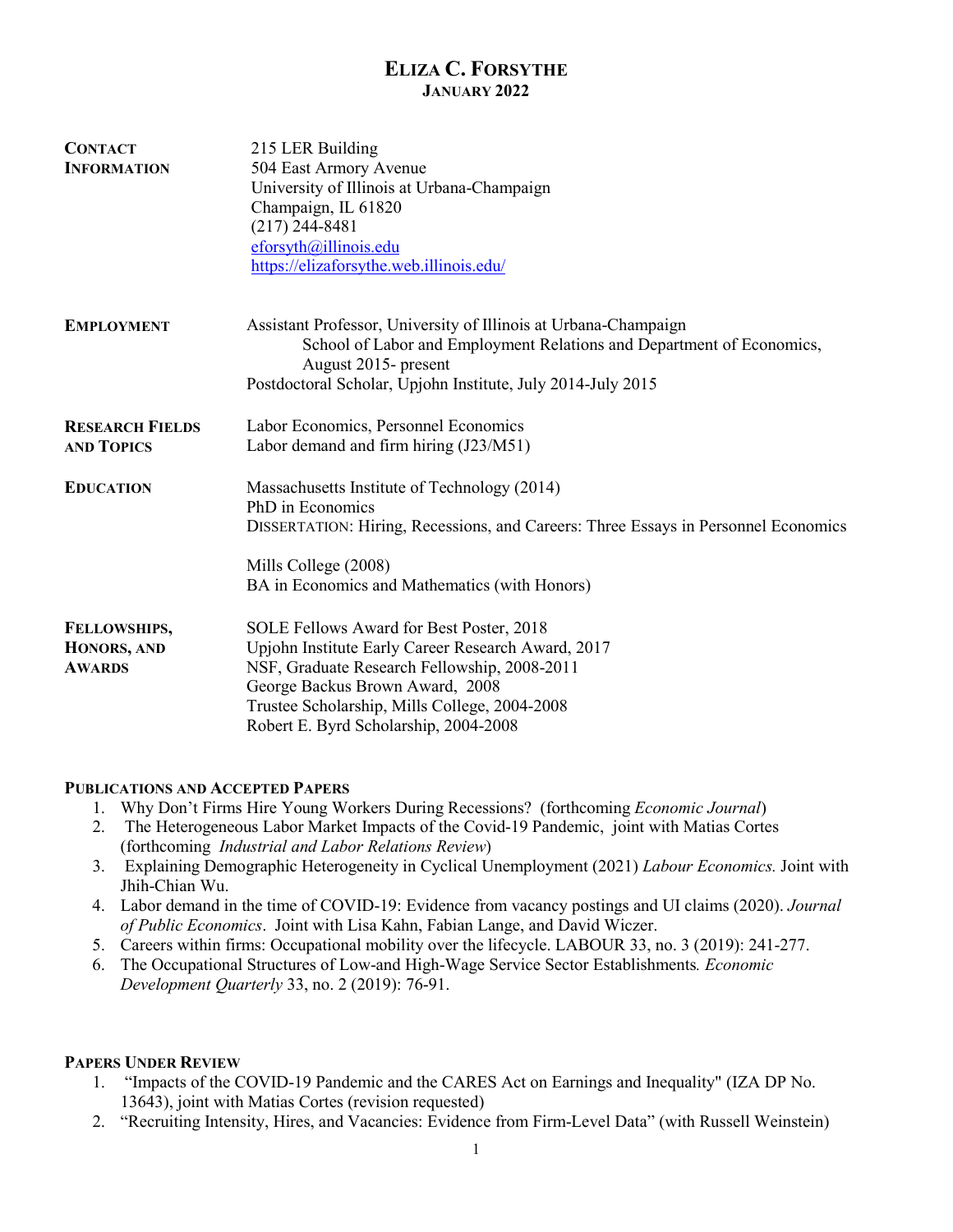## **ELIZA C. FORSYTHE JANUARY 2022**

- 3. "Searching, Recalls, and Tightness: An Interim Report on the COVID Labor Market." (Lisa Kahn, Fabian Lange, and David Wiczer)
- 4. "Occupational Job Ladders and Displaced Workers"
- 5. "Computerization of White Collar Jobs" (with Marcus Dillender)

#### **WORKING PAPERS**

- 1. "The Effect of Minimum Wages on Occupational Structures within Establishments", 2020
- 2. "Understanding Disparities in Unemployment Insurance Recipiency" (with Hesong Yang), 2021

#### **RESEARCH IN PROGRESS**

- 1. Geography of Jobs (with Alex Bartik)
- 2. Occupational Restructuring after the Great Recession (with Anahid Bauer)

### **PRESENTATIONS (INCLUDING SCHEDULED):**

| 2021         | Federal Housing Finance Agency Winter 2021 Econ Summit, NBER Labor Studies,<br>Federal Reserve Bank of Atlanta, Bureau of Labor Statistics, Society of Labor<br>Economists, US Census, Federal Reserve Board, Council of Economic Advisers,<br>Department of Labor, Norwegian Business School                                                                                                                                                                                                                                          |
|--------------|----------------------------------------------------------------------------------------------------------------------------------------------------------------------------------------------------------------------------------------------------------------------------------------------------------------------------------------------------------------------------------------------------------------------------------------------------------------------------------------------------------------------------------------|
| 2020         | SOLE/EALE, NBER Summer Institute (Personnel), UC San Diego, University of<br>Massachusetts, DePaul                                                                                                                                                                                                                                                                                                                                                                                                                                     |
| 2019         | Barcelona GSE Summer Forum (Organizational Economics), Society for Institutional and<br>Organizational Economics, NBER Economics of Artificial Intelligence, SESifo and<br>LINER-AUEB Workshop on The Effects of the Digital Transformation on the Workplace<br>and the Labor Market                                                                                                                                                                                                                                                   |
| 2018         | Society of Labor Economists (poster), Wharton People and Organizations Conference,<br>Chicago Fed/University of Notre Dame Conference on Labor Market Dynamism, Purdue<br>University, San Francisco Fed Micro-Macro Labor Economics Conference                                                                                                                                                                                                                                                                                         |
| 2017         | ASSA/LERA (Discussant), University of Minnesota (Carlson), Brookings Institute,<br>Society of Labor Economists, IZA/SOLE Transatlantic Meeting of Labor Economists,<br>Federal Reserve Bank of St. Louis, Western Economics Association International, U.S.<br>Census Bureau, <i>Economic Development Quarterly</i> Roundtable for Special Issue on<br>Earnings and Career Advancement Possibilities for Low-Wage Workers, Association for<br>Public Policy Analysis and Management (poster), NBER Organizational Economics<br>Meeting |
| 2016         | Federal Reserve Bank of Chicago, Midwest Economics Association SOLE Sessions,<br>University of Illinois Chicago, Society of Labor Economists (poster), Midwest Macro<br>Meetings, Bureau of Labor Statistics, First IZA Junior/Senior Labor Symposium, NBER<br>Summer Institute (Personnel Economics), Wharton People and Organizations Conference,<br><b>Brigham Young University</b>                                                                                                                                                 |
| 2015         | Upjohn Institute, University of Illinois IGPA, Midwest Economics Association SOLE<br>Sessions, University of Illinois LER, ASSA/LERA                                                                                                                                                                                                                                                                                                                                                                                                   |
| 2014<br>2013 | Western Michigan University<br>Econcon                                                                                                                                                                                                                                                                                                                                                                                                                                                                                                 |